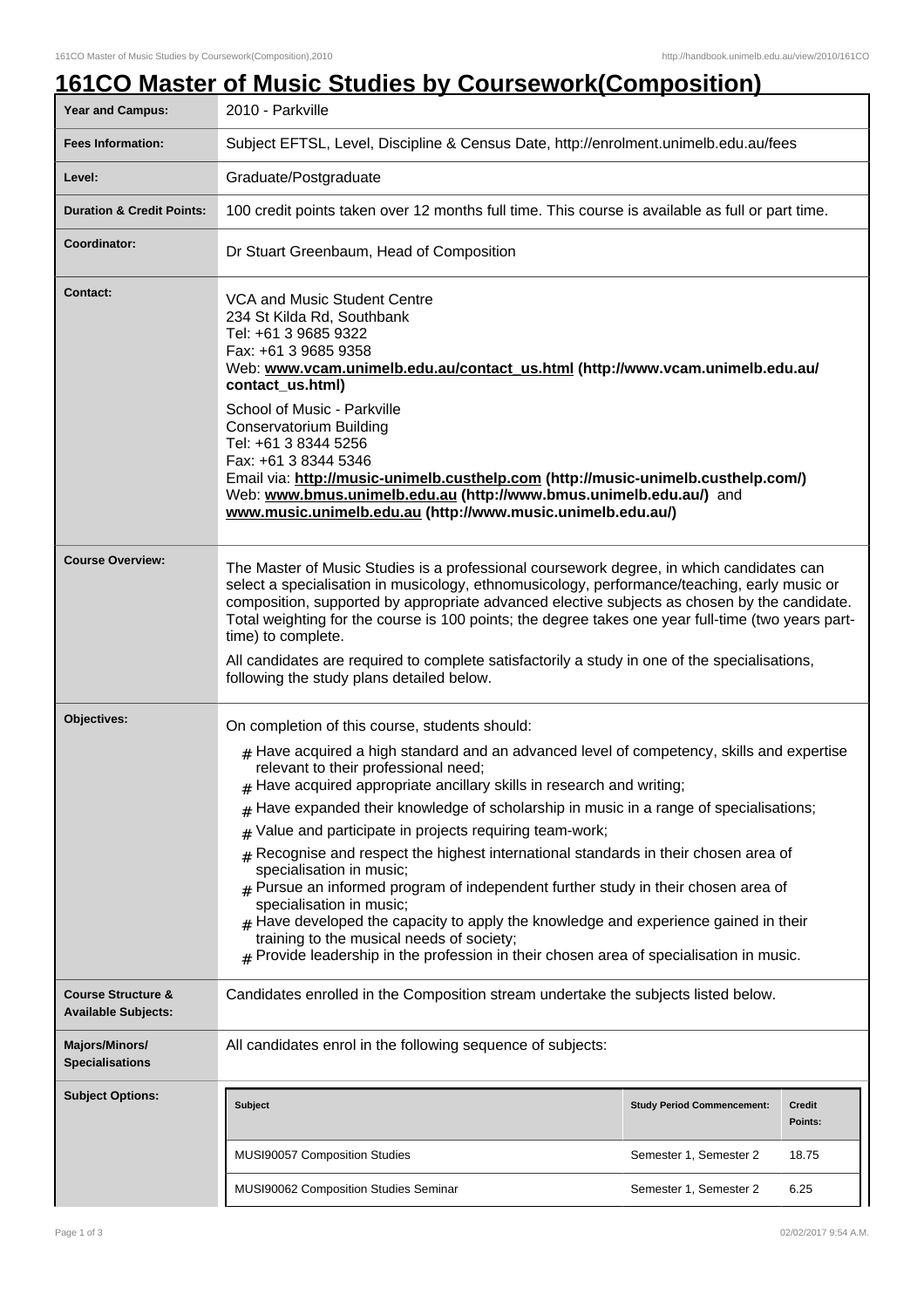|                                                   | MUSI90055 Postgraduate Seminar                                                                                                                                                                                                                                                                                                                                                                                                                                                                                                                                                                | Semester 1, Semester 2            | 6.25              |  |  |
|---------------------------------------------------|-----------------------------------------------------------------------------------------------------------------------------------------------------------------------------------------------------------------------------------------------------------------------------------------------------------------------------------------------------------------------------------------------------------------------------------------------------------------------------------------------------------------------------------------------------------------------------------------------|-----------------------------------|-------------------|--|--|
|                                                   | Plus THREE of:                                                                                                                                                                                                                                                                                                                                                                                                                                                                                                                                                                                |                                   |                   |  |  |
|                                                   | <b>Subject</b>                                                                                                                                                                                                                                                                                                                                                                                                                                                                                                                                                                                | <b>Study Period Commencement:</b> | Credit<br>Points: |  |  |
|                                                   | MUSI90018 Studies in Musicology 1                                                                                                                                                                                                                                                                                                                                                                                                                                                                                                                                                             | Semester 1, Semester 2            | 12.50             |  |  |
|                                                   | MUSI90019 Studies in Musicology 2                                                                                                                                                                                                                                                                                                                                                                                                                                                                                                                                                             | Semester 1, Semester 2            | 12.50             |  |  |
|                                                   | MUSI90021 Studies in Musicology 3                                                                                                                                                                                                                                                                                                                                                                                                                                                                                                                                                             | Semester 1, Semester 2            | 12.50             |  |  |
|                                                   | MUSI90134 Applied Research Methods in Music                                                                                                                                                                                                                                                                                                                                                                                                                                                                                                                                                   | Semester 1                        | 12.50             |  |  |
|                                                   | Total points for course $=$ 100                                                                                                                                                                                                                                                                                                                                                                                                                                                                                                                                                               |                                   |                   |  |  |
|                                                   | Students for whom English is a second language may also be required to take one of:                                                                                                                                                                                                                                                                                                                                                                                                                                                                                                           |                                   |                   |  |  |
|                                                   | Subject                                                                                                                                                                                                                                                                                                                                                                                                                                                                                                                                                                                       | <b>Study Period Commencement:</b> | Credit<br>Points: |  |  |
|                                                   | ESLA10004 Academic English 2                                                                                                                                                                                                                                                                                                                                                                                                                                                                                                                                                                  | Semester 1, Semester 2            | 12.50             |  |  |
|                                                   | LING90002 Presenting Academic Discourse                                                                                                                                                                                                                                                                                                                                                                                                                                                                                                                                                       | Semester 1, Semester 2            | 12.50             |  |  |
|                                                   | Students may also undertake subjects from the Intensive Mode stream of the Master of Music<br>Studies within the Performance/Teaching stream. Please refer to <b>Master of Music Studies -</b><br>Intensive Mode (http://www.unimelb.edu.au/handbook/view/2010/161-IN) for further details<br>regarding subjects available in Intensive Mode.                                                                                                                                                                                                                                                 |                                   |                   |  |  |
| <b>Entry Requirements:</b>                        | To be accepted into the Master of Music Studies students should normally have at least an<br>H2A Honours year result in a Bachelor of Music or a Bachelor of Arts with a music major,<br>or the equivalent to an Honours degree in terms of professional experience. In addition,<br>acceptance into the Composition specialisation will be subject to the satisfactory assessment of<br>a composition folio.                                                                                                                                                                                 |                                   |                   |  |  |
|                                                   | <b>Application Procedure</b>                                                                                                                                                                                                                                                                                                                                                                                                                                                                                                                                                                  |                                   |                   |  |  |
|                                                   | Application forms are available via the School of Music website: http://<br>www.music.unimelb.edu.au/future/forms/index.html (http://www.music.unimelb.edu.au/<br>future/forms/index.html)                                                                                                                                                                                                                                                                                                                                                                                                    |                                   |                   |  |  |
|                                                   | Students are encouraged to provide as much detailed information in support of their application<br>as possible and to discuss their application with a member of the Academic Staff prior to<br>submission.                                                                                                                                                                                                                                                                                                                                                                                   |                                   |                   |  |  |
|                                                   | Certified transcripts of academic records at any tertiary institution other than The University<br>of Melbourne must be forwarded with the application. If the transcription is not in English, a<br>certified translation must also be provided.                                                                                                                                                                                                                                                                                                                                             |                                   |                   |  |  |
|                                                   | <b>Folio</b>                                                                                                                                                                                                                                                                                                                                                                                                                                                                                                                                                                                  |                                   |                   |  |  |
|                                                   | Applicants for the Composition stream are required to submit a folio of original works with their<br>application. The folio should comprise a number of works reflecting various compositional<br>styles and media and should contain at least one sustained work of over 10 minutes' duration.<br>Recordings of MIDI versions are acceptable, however it is advisable to submit at least one<br>example of a live performance. Electro-Acoustic works should be submitted on CD.                                                                                                             |                                   |                   |  |  |
| <b>Core Participation</b><br><b>Requirements:</b> | It is University policy to take all reasonable steps to minimise the impact of disability upon<br>academic study, and reasonable adjustments will be made to enhance a student's participation<br>in the University's programs. Students who feel their disability will impact on meeting the<br>requirements of this course are encouraged to discuss this matter with a Faculty Student<br>Adviser and the Disability Liaison Unit.                                                                                                                                                         |                                   |                   |  |  |
| <b>Graduate Attributes:</b>                       | The University expects its postgraduate coursework graduates to have the following qualities<br>and skills: An advanced understanding of the changing knowledge base in the specialist<br>area; An ability to evaluate and synthesise the research and professional literature in the<br>disciplineAdvanced skills and techniques applicable to the discipline; Well-developed problem-<br>solving abilities in the discipline area, characterised by flexibility of approach; Advanced<br>competencies in areas of professional expertise and/or scholarship; A capacity to articulate their |                                   |                   |  |  |